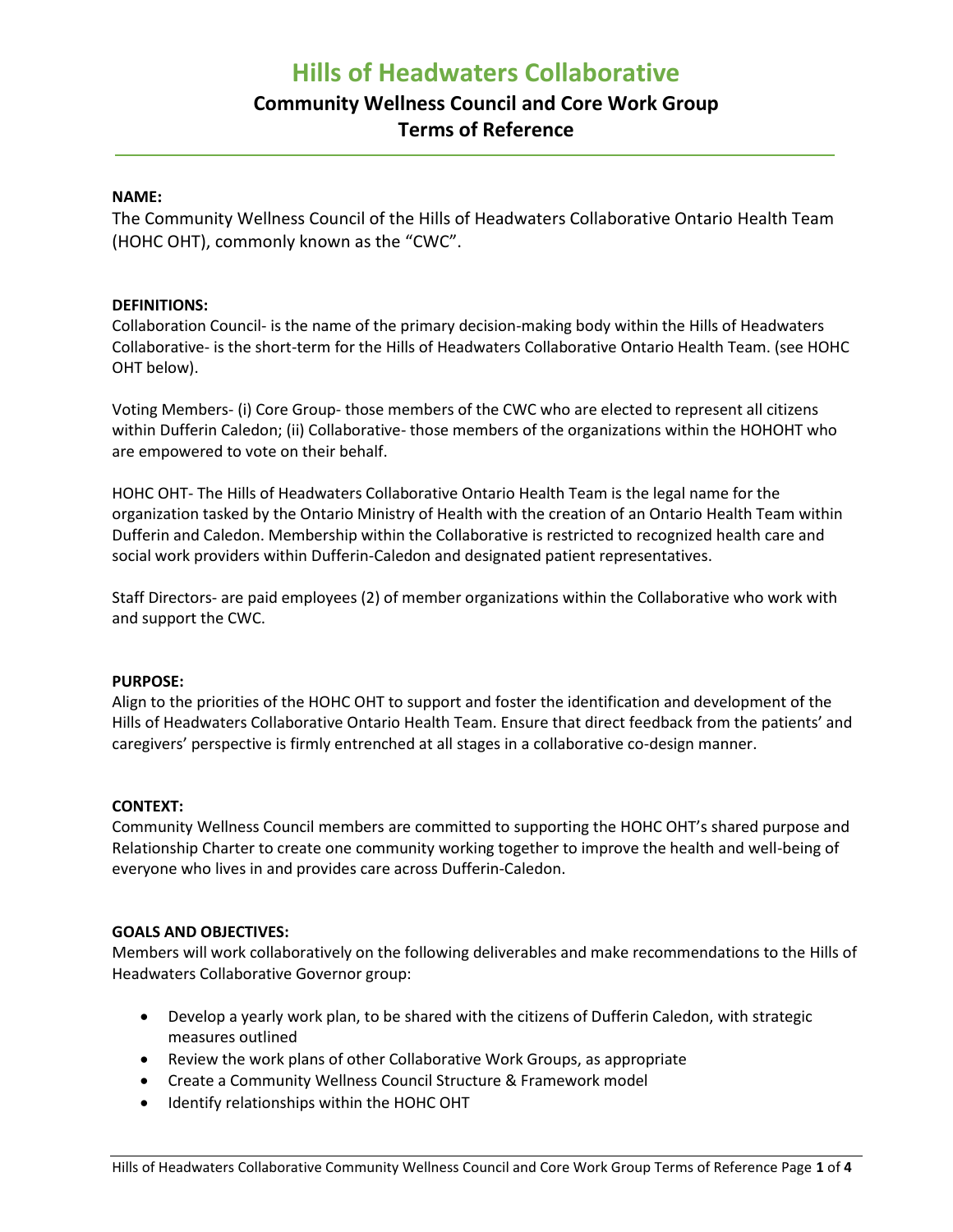- Provide membership on all HOHC OHT work groups
- Recommend future recruitment of patient, family and advisors
- Collaborate and co-design with the Communications staff to develop a public communication and engagement plan

# **COMMUNITY WELLNESS COUNCIL MEMBERSHIP:**

No formal membership requirement as meetings will be an open forum to any and all residents of Dufferin-Caledon. The CWC will hold community-wide meetings in various locations around the region. The meetings will be advertised in social media and print and radio

## **SELECTION OF CWC CORE GROUP:**

Annually, the Community Wellness Council of the HOHC OHT will determine the 12 -15 members, composing the Core Work Group, that will lead the efforts of the CWC Members of the Group are drawn from the wider CWC. Membership shall consist only of the elected members of the Group. There shall be an attempt to ensure that both jurisdictions (Dufferin & Caledon) are represented.

## **CORE WORK GROUP MEMBERSHIP:**

*Role & Size:* The Core Group provides oversight of the annual action plan and direction of the CWC. The Core Group can delegate responsibility for day-to-day operations of the CWC to the Chair and staff Director(s) (see Section 7) and the Collaborative Work Groups. The Core Group shall have up to 15 and not fewer than 9 members. The Core Group receives no compensation other than reasonable expenses.

Members of the Core Group are drawn from the wider CWC. Membership shall consist only of the elected members of the Core Group. There shall be an attempt to ensure that both jurisdictions (Dufferin & Caledon) are represented.

*Meetings:* The Core Group shall meet at least monthly, at an agreed upon date, time and place. Minutes of these meetings will be kept on file in the offices of the Core Group's Administrative Assistant.

*Elections:* Election of new members or election of current members to a second term will occur as the first item of business at the annual meeting of the Core Group. Members will be elected by a majority vote of the current Core Group members. Members may not serve more than two consecutive 2-year terms but must take at least one year off the Core Group.

*Terms:* All Core Group membersshall serve two (2) year terms.

*Quorum:* A quorum must be achieved by having in attendance, in person or virtually, at least fifty (50) percent of the Core Group members before business can be transacted or motions made or passed. Every effort will be made to achieve decisions through consensus. Quorum will be determined at the beginning of the meeting.

*Notice:* An official Core Group meeting requires that each Core Group memberhave notice two weeks in advance.

*Officers and Duties:* There shall be five officers of the Core Group consisting of a Chair, Vice-Chair, Secretary and (2) Staff Directors. Their duties are asfollows: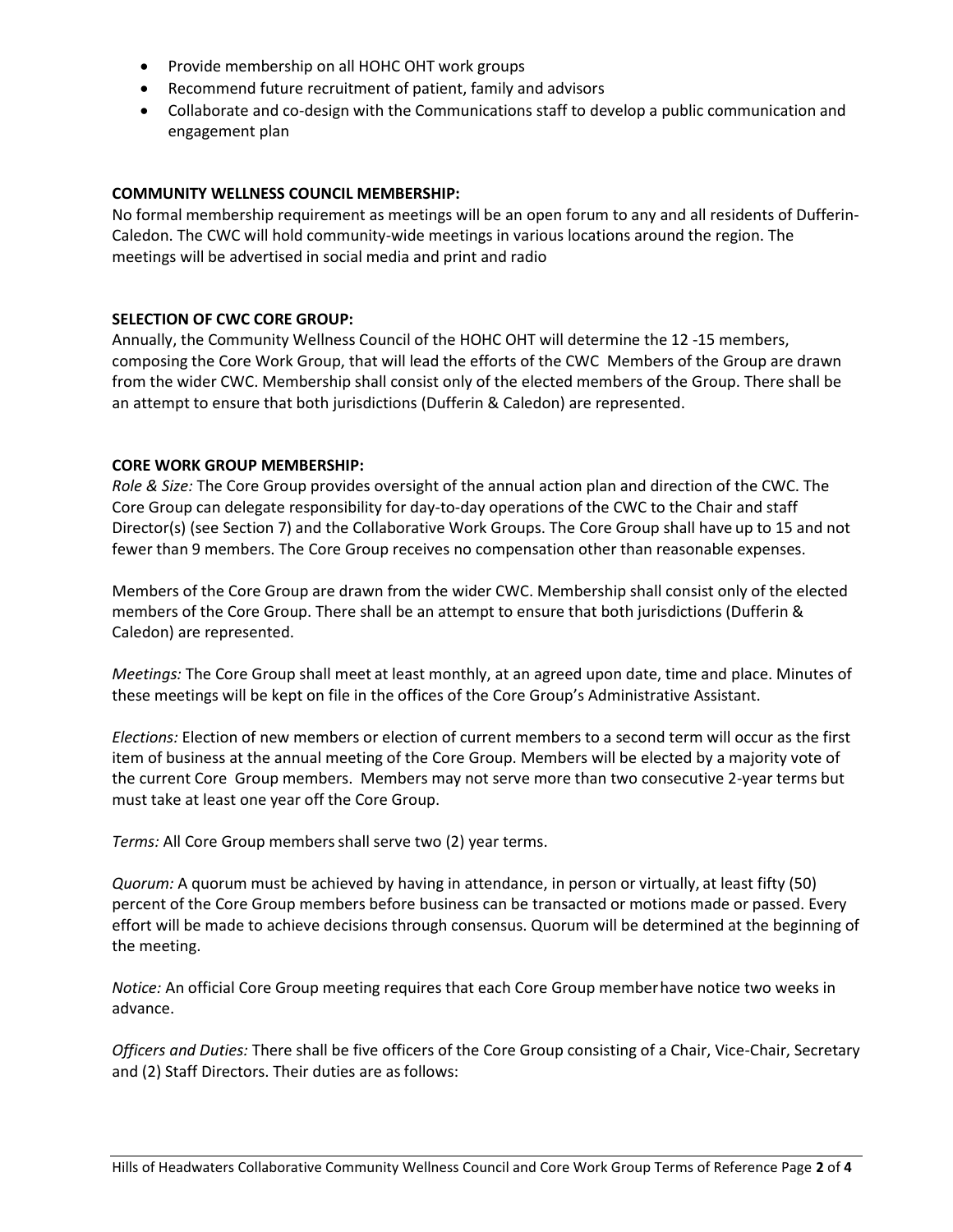The Chair shall convene regularly scheduled Core Group meetings, shall preside or arrange for other officers to preside at each meeting in the following order: Vice-Chair, Staff Directors.

The Vice-Chair will chair committees on special subjects as designated by the Core Group.

The Secretary shall be responsible for keeping records of Core Group actions, including overseeing the taking of minutes at all meetings, sending out meeting announcements, distributing copies of minutes and the agenda to each member, and assuring that records are maintained.

Work Group Member will attend meetings regularly, come with a willingness to share their lived experience, speak to broader community health issues, and read all materials prior to the meeting with a willingness to provide open, honest, and constructive feedback.

The Staff Directors (2) are chosen by the members of the Collaboration Council, from organizations within the Collaborative, on an annual basis. They are to provide advice and support to the volunteer members of the Core Group.

*Vacancies:* When a vacancy on the Core Group exists, nominations for new members may be received from present members by the Secretary two weeks in advance of a meeting. These nominations shall be sent out to Core Group members with the regular meeting announcement. Replacement member(s) shall be selected by the Core Group at its next meeting. These vacancies will be filled only to the end of the particular member'sterm.

*Resignation, Termination and Absences:* Resignation from the Core Group must be in writing and received by the Secretary. A member may be dropped for excess absences from the Core Group if s/he has three unexcused absences from Core Group meetings in a year. A member may be removed for other reasons by a three-fourths vote of the remaining members.

*Special Meetings:* Special meetings of the Core Group shall be called upon the request of the Chair or one-third of the Core Group. Notices of special meetings shall be sent out by the Secretary to each member "postmarked" or "dated" two weeks in advance. If all members are reached by email and agree to an urgent special meeting, this meeting can occur.

#### **RESOURCES AND BUDGET:**

The Hills of Headwaters Collaborative Community Wellness Council Work Group will be supported in its activities (e.g., hosting community forums across Dufferin-Caledon, caregivers coordinator, supplies, etc.), through funds set aside by the HOHC OHT on an annual basis.

#### **ACCOUNTABILITY/AUTHORITY:**

The Community Wellness Council's Core Work Group will provide recommendations to HOHC OHT, to the larger body of governors, and to the larger community associated with HOHC OHT.